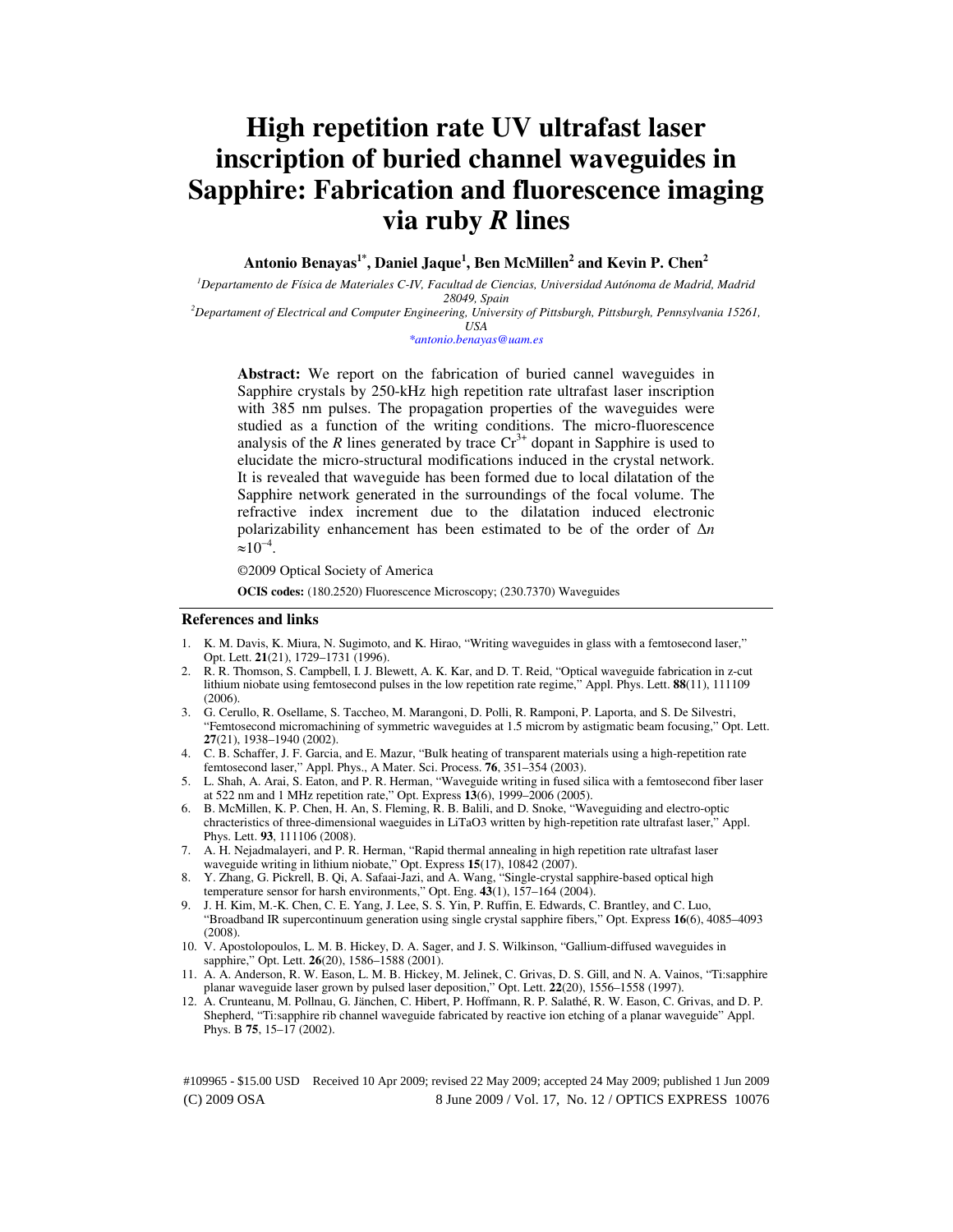- 13. V. Apostolopoulos, L. Laversenne, T. Colomb, C. Depeursinge, R. P. Salathe, M. Pollnau, R. Osellame, G. Cerullo, and P. Laporta, "Femtosecond-irradiation-induced refractive-index changes and channel waveguiding in bulk Ti:Sapphire," Appl. Phys. Lett. **85**(7), 1122–1124 (2004).
- 14. R. A. Forman, G. J. Piermarini, J. D. Barnett, and S. Block, "Pressure measurements made by the utilization of Ruby sharp-line luminescence," Science **176**(4032), 284–285 (1972).
- 15. Q. Ma, and D. R. Clarke, "Stress measurements in single-crystal and polycrystalline ceramics using their optical fluorescence," J. Am. Ceram. Soc. **76**(6), 1433–1440 (1993).
- 16. I. Horcas, R. Fernández, J. M. Gómez-Rodríguez, J. Colchero, J. Gómez-Herrero, and A. M. Baro, "WSXM: a software for scanning probe microscopy and a tool for nanotechnology," Rev. Sci. Instrum. **78**(1), 013705 (2007).
- 17. N. M. Balzaretti, J. P. Denis, and J. A. H. da Jornada, "Variation of the refractive index and polarizability of sapphire under high pressures," J. Appl. Phys. **73**(3), 1426–1429 (1993).
- 18. S. C. Jones, B. A. M. Vaughan, and Y. M. Gupta, "Refractive indices of sapphire under elastic, uniaxial strain compression along the a axis," J. Appl. Phys. **90**(10), 4990–4995 (2001).

### **1. Introduction**

After more than a decade of research and development efforts [1], ultrafast lasers have evolved into powerful tools in manufacturing photonic waveguide components in transparent substrates. With respect to other fabrication techniques, the ultrafast laser inscription is a flexible and cross-platform technique enabling the fabrication of three-dimensional devices in a wide array of substrates. While most of earlier works employ kHz repetition rate laser systems to write waveguide devices in glass and crystalline materials, recent reports on lowloss embedded waveguide formed by high-repetition (>250 kHz) ultrafast lasers have gained significant attention [2–5]. The residual heating effect from high repetition laser pulses produce local melting around the laser focal volume, which enhances waveguide symmetry and reduces scattering loss. The fabrication of low optical loss waveguide using high repetition rate ultrafast lasers has been reported in both amorphous materials such as fused silica and BK7 glasses [6] as well as nonlinear optical crystals such as  $LiTaO<sub>3</sub>$  [7] and  $LiNbO<sub>3</sub>$ [8].

In this work, we have extended high repetition rate ultrafast laser waveguide inscription studies in Sapphire crystals. This work is motivated by many potential applications of sapphire crystals in high temperature harsh environment sensing [9] and super continuum generation in the mid-IR range [10]. Doped with transition metal ions, sapphire is a wellknown material for solid-state lasers and optical amplifiers. Several methods have already been applied for the fabrication of channel waveguides in Sapphire crystals. These include ion in-diffusion, pulsed laser deposition, reactive ion etching an ion beam implantation [11–13]. Very recently, channel waveguides in Ti-doped sapphire crystals have also been fabricated by ultrafast laser inscription with a low repetition rate (1 kHz) infrared (750 nm) laser [14]. However, the possible optimization of these waveguides based on the benefits of bulk heating from high-repetition rate ultrafast laser pulses is still unexplored.

In this paper we report the fabrication of channel waveguides in sapphire using high repetition rate (250 kHz) UV (385 nm) ultrafast laser pulses. The use of UV irradiation reduces the order of the multi-photon excitation process and, hence, the laser intensity required for permanent index modification of the sapphire crystal. The basic propagation properties of the obtained waveguides as a function of the writing conditions (such as pulse energy and writing speed) are reported and discussed. In addition, and in order to get a further insight on the laser-matter interaction in these irradiation conditions, the spatial and spectral analysis of the micro-fluorescence generated from  $Cr<sup>3+</sup>$  traces has been analyzed to elucidate the waveguide's formation mechanism as well as to estimate the refractive index change induced by the laser irradiation.

### **2. Experimental**

The waveguides studied in this work were fabricated with a Coherent MIRA oscillator and a RegA regenerative amplifier system. The output from the RegA was frequency doubled to produce 150 fs pulses at a wavelength of 385 nm and a repetition rate of 250 kHz. The writing beam was focused into a nominally pure (0001) oriented Sapphire sample (Crystal Systems

(C) 2009 OSA 8 June 2009 / Vol. 17, No. 12 / OPTICS EXPRESS 10077 #109965 - \$15.00 USD Received 10 Apr 2009; revised 22 May 2009; accepted 24 May 2009; published 1 Jun 2009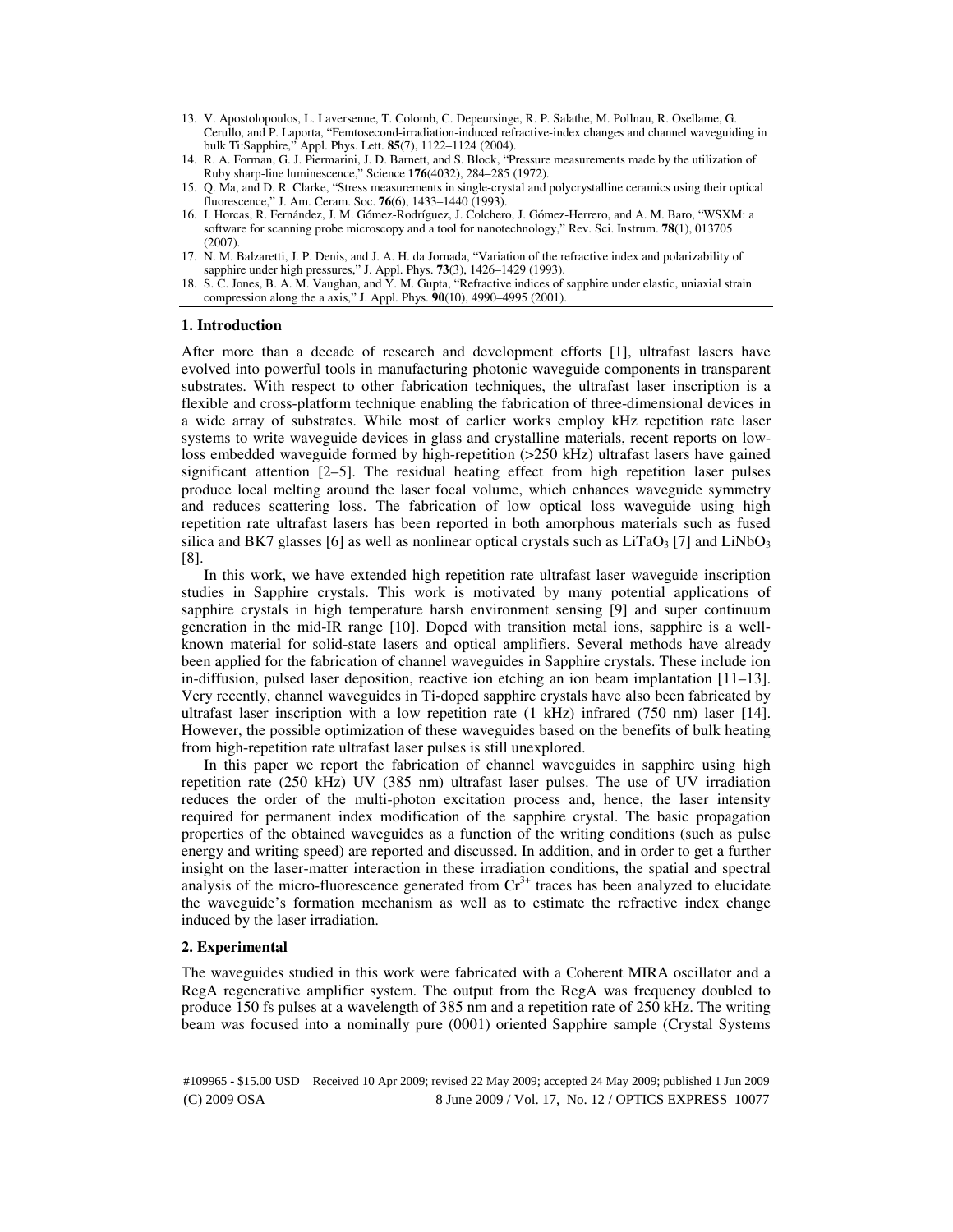Inc.) at a depth of 150  $\mu$ m with a 40X aspheric lens (N.A. = 0.68). The Sapphire sample was mounted on a three-axis motorized stage and translated at speeds ranging from 0.2 to 5 mm/s allowing inscription of waveguides parallel to the A-axis (1120) crystallographic axis. Pulse energy was varied from 100 to 500 nJ.

Figure 1 (top line) shows the optical microscope cross-section images of the laser-induced modification produced in the Sapphire sample with different pulse energies and translation speeds. The propagation direction of the UV irradiation pulses is indicated by arrows. Note that the length of the modificated region decreases with decreasing pulse energy and increasing translation speed. The waveguiding properties of the obtained structures were examined by end-coupling a 632 nm He-Ne laser into the laser damage sites. Guiding regions were found few microns below damage sites. Within the explored processing window, guiding regions were found for all the writing speed  $(0.2 - 5 \text{ mm/s})$  at the highest pulse energy of 500 nJ. As the pulse energy is reduced the maximum translation speed ensuring waveguide formation decreases constantly. This fact is depicted in Fig. 1 (bottom line) in which it is clearly noted that for the intermediate pulse energy of 350 nJ, waveguiding was only observed in the structure fabricated with the minimum translation speed of 0.2 mm/s.



Fig. 1. Optical microscope images of the end face of the irradiated Sapphire sample as obtained for different pulse energies and translation speeds. The propagation direction of the UV irradiation pulses is indicated by arrows. The waveguide's fundamental propagation modes at 632 nm obtained in each case are shown in the bottom line. Note that for the case of 350 nJ pulse energy no waveguiding was obtained for the maximum translation speed. Scale bar is 20 microns. Aspect Ratio is 1:1.

None of waveguide fabricated in this work were able to guide at 1.5 µm. It could be due to a weak index change and/or to a small index modification region. The relative location of guiding regions in respect to the laser damage sites is, indeed, very similar to the case of the Sapphire waveguides fabricated with low repetition rate IR ultrafast laser pulses [14].

In order to gain a further understanding of the waveguide formation mechanisms to optimize waveguide performance, the micro-fluorescence properties of laser affected area generated by the presence of  $Cr^{3+}$  traces in the sapphire samples was analyzed. The trace  $Cr^{3+}$ ions concentration has been estimated to be not higher than 0.1 at.%. For this purpose the micro-fluorescence generated from the laser affected areas was analyzed with a scanning confocal microscope equipped with a 100X (0.9 N.A.) microscope objective. This objective was used for both focusing the 488 nm excitation beam and for collecting the fluorescence light from trace  $Cr^{3+}$ . After passing through a confocal aperture, the fluorescence signal was

(C) 2009 OSA 8 June 2009 / Vol. 17, No. 12 / OPTICS EXPRESS 10078 #109965 - \$15.00 USD Received 10 Apr 2009; revised 22 May 2009; accepted 24 May 2009; published 1 Jun 2009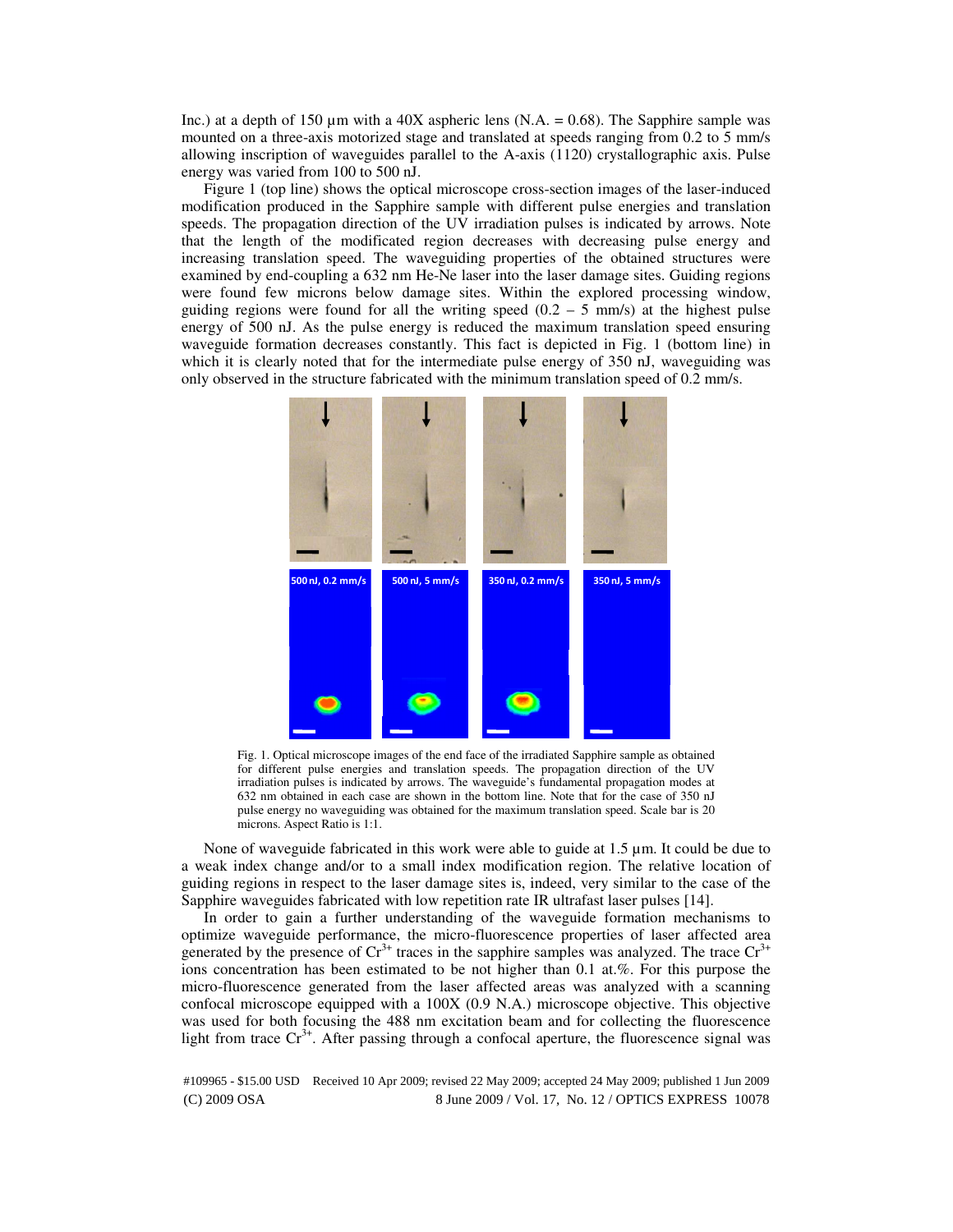focused into a fiber connected to a high resolution spectrometer. Figure 2(a) shows a typical micro-luminescence spectrum obtained in our experimental conditions in which the two sharp, and well characterized, *R* lines of  $Cr^{3+}$  ions are properly labeled [15].

### **2. Results and discussion**

The analysis of the spatial variation of this well-understood spectral feature emerges as an exceptional tool to understand the ultrafast laser interaction with the Sapphire network and waveguide forming mechanisms [15]. For this purpose, we have scanned the 488 nm excitation spot over the cross section of the four structures shown in Fig. 1. In all the cases we have found that the intensity of these *R* lines was strongly reduced at the focal volume. This was accompanied, for all cases, by a slight spectral broadening as shown in Fig. 2(b) and 2(c). Both figures correspond to the structure fabricated with pulse energy of 500 nJ at a translation speed of 0.2 mm/s.



Fig. 2. (a).- Micro-Luminescence spectrum obtained from the micro-structured Sapphire sample as obtained after 488 nm excitation. The  $R_I$  and  $R_2$  lines generated by  $Cr^{3+}$  traces are labeled. Spatial dependence of the  $R<sub>I</sub>$  line intensity and bandwidth as obtained from the damage track obtained with a pulse energy of 500 nJ and 0.2 mm/s translation speed, respectively ((b) and (c), respectively). Scale bar is 20 microns. Aspect Ratio is 1:1.

This simultaneous reduction and broadening of the *R* lines denote a partial damage/disordering of the Sapphire network at the focal volume due to the strong laser densities achieved. Just below the focal volume (where waveguides were formed there is not any significant reduction (nor broadening) of the  $Cr<sup>3+</sup>$  lines. This indicates that the laserinduced waveguide is located at an undamaged area.

More relevant information can be obtained from the fluorescence images obtained based on the spatial variation of the spectral shift induced in the *R* lines. Figure 3 maps the spectral shift of  $R<sub>1</sub>$  fluorescence lines of the four representative structures whose microscope images and guided modes profiles are shown in Fig. 1 [16]. Similar images were obtained when the *R2* line was analyzed as well.

We have found that for the three structures showing waveguiding (those obtained with 500 nJ pulse energy and that obtained with 350 nJ pulse energy at the minimum translation speed) the fluorescence images present a clear contrast. These three structures are characterized by a red-shift of the  $R_1$  line at the focal volume and by a clear blue shift of the  $R_1$  line at the waveguide's location just below the focal volume.

Taking advantage of the well known behavior of the  $R<sub>1</sub>$  line in the presence of a compressive/tensile stress we can conclude that in those structures capable of waveguiding a local dilatation of the Sapphire network is induced just below the laser damage track, in which a local compression has been produced. This is consistent with prior reports [15,17,18], in

(C) 2009 OSA 8 June 2009 / Vol. 17, No. 12 / OPTICS EXPRESS 10079 #109965 - \$15.00 USD Received 10 Apr 2009; revised 22 May 2009; accepted 24 May 2009; published 1 Jun 2009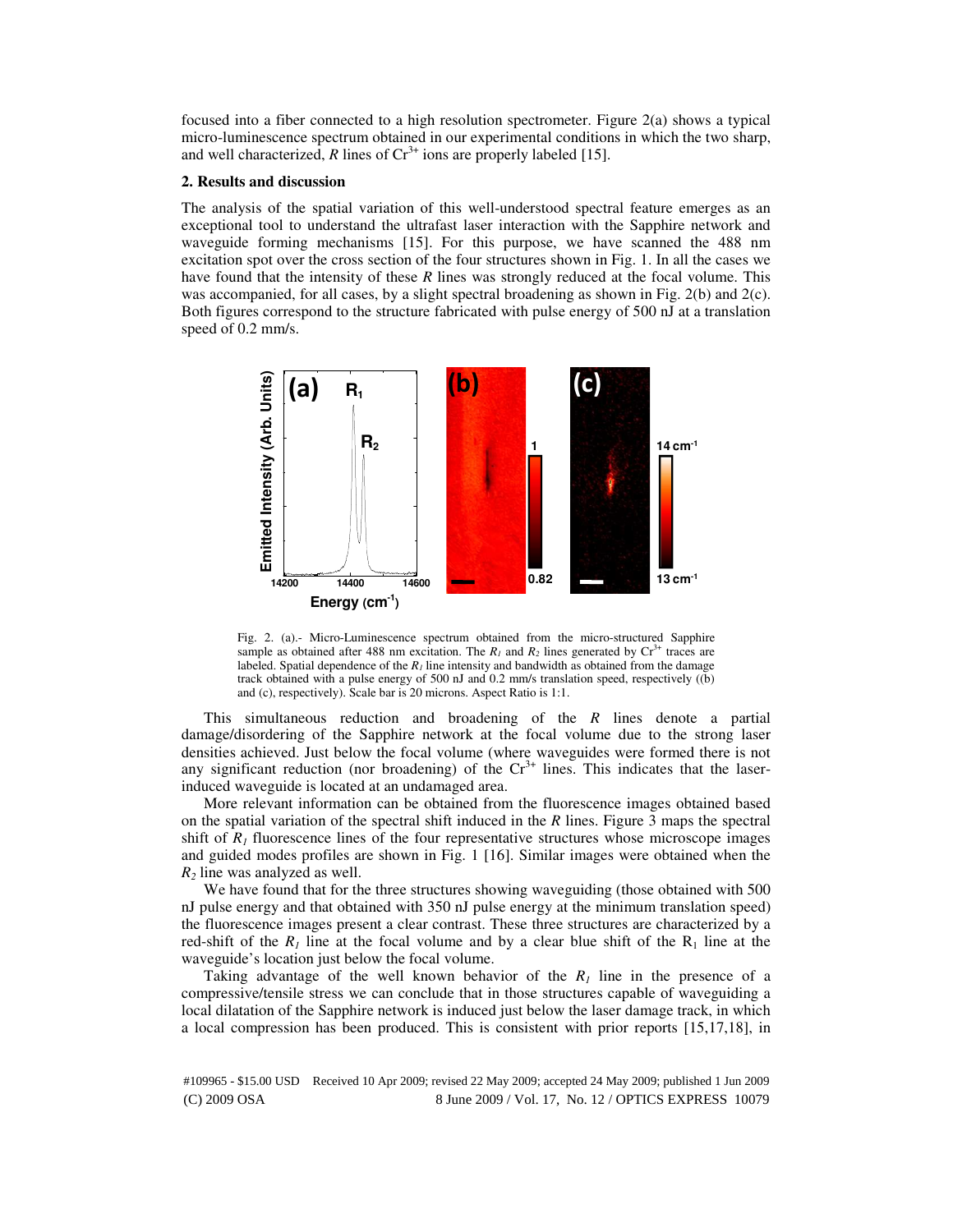which it was concluded that the refractive index of sapphire increases when a tensile stress is applied (i.e. when the local density is reduced) as a consequence of the dominant contribution of the electronic polarizability enhancement over the atomic density reduction.



Fig. 3. Spatial distribution of the  $R<sub>1</sub>$  line position as obtained for four damage sites generated with different pulse energies and translation speeds. Solid and dashed arrows indicate the irradiation direction and the waveguide's location, respectively.

According to this, the fluorescence images included in Fig. 3 reveal that the guiding region, where the rise of refractive index occurs, is a locally dilated area below the laser damage track. For the case of the structure written with pulse energy of 350 nJ at 5 mm/s translation speed, no appreciable blue shift of the  $R<sub>I</sub>$  line has been observed. This suggests that the total deposited energy is not sufficient to create any relevant density modification in the Sapphire network for these conditions, which leads to waveguiding absence for this structure. Thus, it is clear that in our case waveguides are formed as a consequence of a local lattice dilatation, this in contrast with ultrafast laser inscribed waveguides fabricated in other systems, in which local lattice compression has been identified as the refractive index increment mechanism [6].

Using the well established pressure coefficient of the  $R<sub>I</sub>$  line we have estimated, from the maximum red and blue shifts of the  $R<sub>1</sub>$  line, a maximum induced compressive stress at the focal volume of 0.46 GPa and a maximum tensile stress of 0.25 GPa at the waveguide's location for the structure written with 350 nJ pulse and 0.2 mm/s writing speed [15,16]. This is consistent with a similar analysis based on  $R_2$  line shift. The tensile stress of 0.25 GPa induced in the guiding region yields a density variation of  $\Delta \rho / \rho_0 \approx 0.4$  and ≈– 0.2% at the focal volume and waveguide, respectively. According to S.C. Jones et al. [18], these variations in the local density would cause a refractive increment of  $\Delta n \approx 0.1 \cdot (\Delta \rho/\rho_0) \approx 1 \cdot 10^{-4}$  at waveguide's location. This value is, indeed, comparable to that previous reported for the channel waveguides previously fabricated in Sapphire with low repetition rate IR ultrafast pulses ( $\Delta n \approx 2.10^{-4}$ ) [14], which is not sufficient to produce waveguiding at 1.5 µm telecommunication wavelength.

(C) 2009 OSA 8 June 2009 / Vol. 17, No. 12 / OPTICS EXPRESS 10080 #109965 - \$15.00 USD Received 10 Apr 2009; revised 22 May 2009; accepted 24 May 2009; published 1 Jun 2009